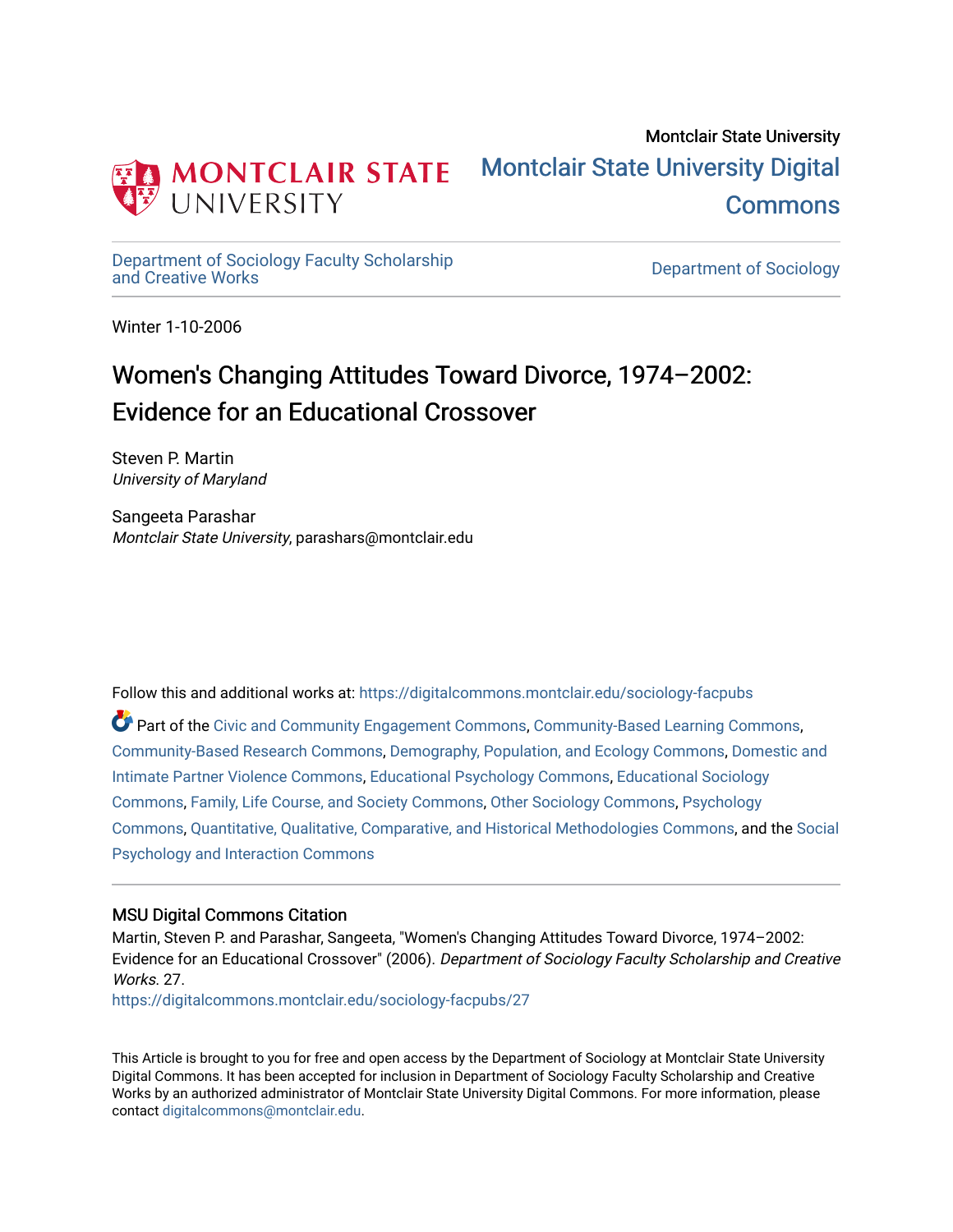# Women's Changing Attitudes Toward Divorce, 1974–2002: Evidence for an Educational Crossover

This article examines trends in divorce attitudes of young adult women in the United States by educational attainment from 1974 to 2002. Women with 4-year college degrees, who previously had the most permissive attitudes toward divorce, have become more restrictive in their attitudes toward divorce than high school graduates and women with some college education, whereas women with no high school diplomas have increasingly permissive attitudes toward divorce. We examine this educational crossover in divorce attitudes in the context of variables correlated with women's educational attainment, including family attitudes and religion, income and occupational prestige, and family structure. We conclude that the educational crossover in divorce attitudes is associated most strongly with work and family structure variables.

The spread of nontraditional family values in the United States has slowed since the 1970s, and some observers now argue that a shift back to conservative attitudes is under way, portending significant change in family behaviors and outcomes. Blankenhorn (2002) summarizes this trend by asserting that:

(O)n the core social question of whether family fragmentation is a bad thing or a not-so-bad thing, a steady shift in popular and (especially) elite opinion took place over the course of the 1990s. Denial and happy talk about the consequences of nuclear family decline became decidedly less widespread; concern and even alarm became much more common. As a society we changed our minds, and as a result we changed some of our laws. And now, it seems, we are beginning to change some of our personal behavior. This is very encouraging news.

Blankenhorn's argument is particularly salient in light of growing evidence of class differences in family fragmentation. Two-parent families remain the norm among highly educated couples but are increasingly uncommon among less educated couples (McLanahan, 2004). Since the 1970s, marital and union dissolution rates (Raley & Bumpass, 2003) have diverged by women's educational attainment, as has the prevalence of divorce among mothers (Elwood & Jencks, 2004). If attitudes toward divorce diverged across women's educational levels at the same time as divorce behaviors were diverging, then such a pattern might help researchers and policymakers understand divergence in family outcomes.

No previous studies have looked for growing class differences in attitudes toward divorce. Overall, divorce attitudes have stabilized in recent decades after a period of liberalization (Axinn & Thornton, 2000; Thornton & Young-DeMarco, 2001), but no studies have studied trends for separate educational groups. Also, the causal relationships between divorce attitudes and divorce *behavior* are not clear. There is evidence that divorce attitudes can affect marital behavior as Blankenhorn suggested (Amato & Rogers, 1999), but the causal relationships

Department of Sociology, University of Maryland, College Park, MD 20742 (smartin@socy.umd.edu).

Key Words: attitude change, divorce, educational attainment, family demography, family inequality.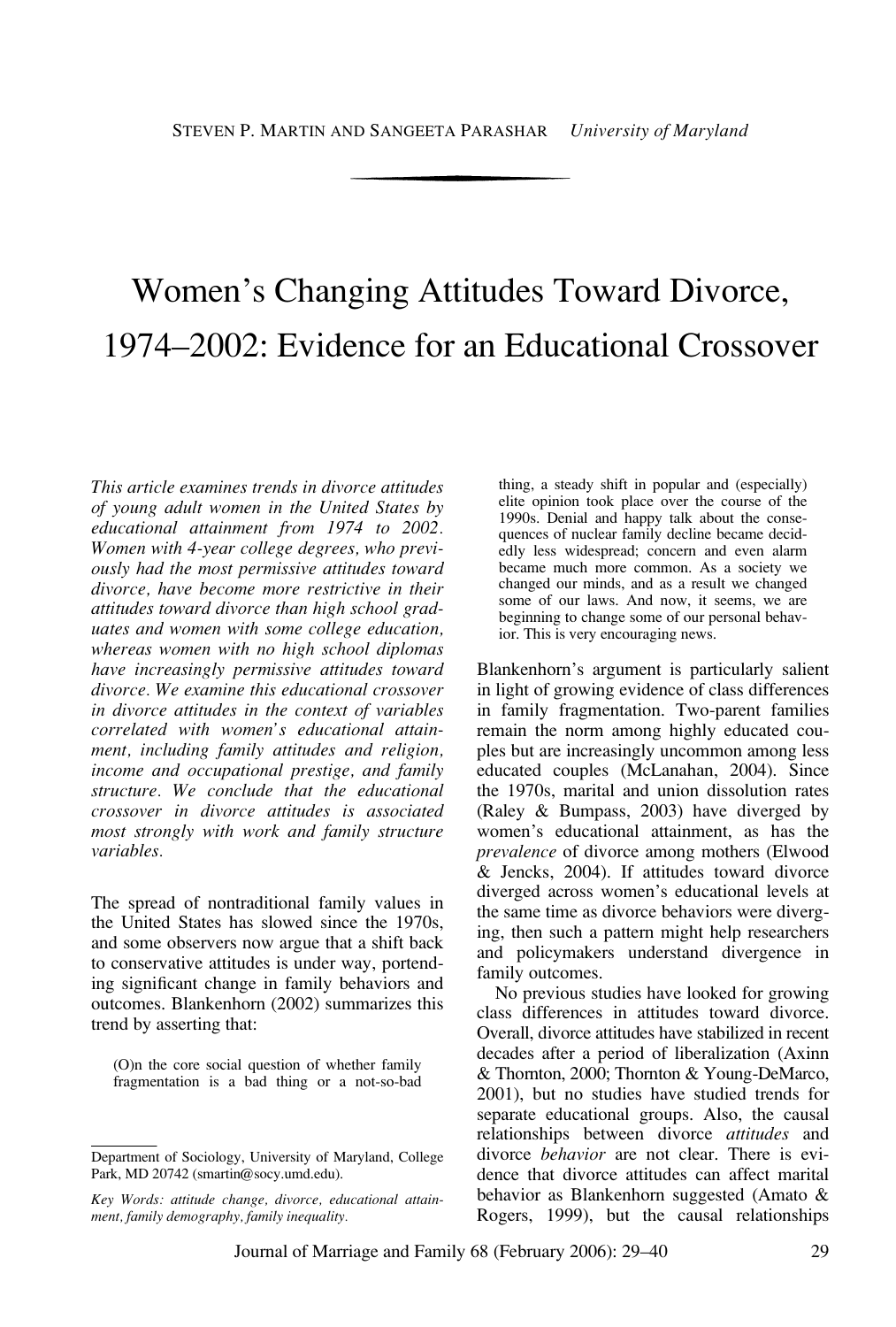between family attitudes and behavior can be complex and endogenous (Rindfuss, Brewster, & Kavee, 1996).

This analysis has two parts. In the first part, we determine whether women's attitudes toward divorce are indeed diverging by educational attainment. In the second part, we use a multivariate analysis to identify variables for social values, women's work, and family structure that correlate with educational trends in attitudes toward divorce. We avoid drawing conclusive causal inferences from the multivariate analysis, but we offer arguments about the extent to which attitudes toward divorce might be independent of variables linked to divorce behavior.

#### Trends in Education and Attitudes Toward Divorce

An analysis of trends in education and attitudes toward divorce faces some initial difficulties. The overall level of educational attainment has changed in recent decades, as have divorce rates and laws governing divorce. Under certain conditions, an observed educational crossover in divorce attitudes could simply be an artifact of these trends.

College graduates increase from year to year as a percent of women in each survey sample. This trend could produce a spurious pattern of increasingly restrictive attitudes toward divorce among college graduates and less restrictive attitudes among nongraduates. If attitudes toward divorce have a humped distribution across educational levels with the least restrictive attitudes at both ends and the most restrictive attitudes in the center of the distribution, then we would expect increasingly restrictive attitudes toward divorce among college graduates as they take up more of the conservative middle of the education distribution. To determine whether such a problem exists, we supplement an analysis of attitudes by educational level with an analysis by educational percentile.

Across the survey years of this analysis, divorce rates rose, then declined, and laws governing divorce changed as states passed no-fault divorce laws. The General Social Survey (GSS) asks respondents whether divorce should be easier or more difficult to obtain. Overall trends in responses therefore reflect changes in divorce laws as well as changes in people's attitudes toward those laws. It is unclear whether changes

in divorce laws might affect the attitudes of some educational groups more than others. To address this problem, we briefly refer to sensitivity analyses that restrict the time span to more recent years when divorce rates and divorce laws have been relatively constant.

#### Interpreting Trends in Attitudes

One way to interpret an educational divergence in attitudes toward divorce would be as a shift in value orientations of educated women toward family solidarity and away from individualistic beliefs that underscore freedom and autonomy. Such an interpretation has some support. College graduates have historically been more liberal than individuals of other educational levels, but this pattern has recently diminished or disappeared for several family-related attitudes such as gender ideologies (Brewster & Padavic, 2000) and nonmarital sex (Treas, 2002).

A *lagged diffusion* of family values could produce conservative shifts in value orientation among highly educated women relative to other women. College graduates have historically adopted new attitudes and behaviors that diffused to individuals of other education levels (Sorokin, 1947). Given evidence that the liberalizing trend in American attitudes is indeed slowing down or stopping (Harris & Firestone, 1998), it is arguable that the highly educated have completed their transition toward liberalization, whereas the less educated groups are catching up. Furthermore, family attitudes do not always move toward greater individual freedom but may ebb and flow across time periods (Lestaeghe & Surkyn, 1988). College graduates may be beginning to adopt more conservative family attitudes even as less educated individuals are still moving toward more liberal attitudes.

In a broader context of social values, college has been a place for liberal thinking (e.g., anti-Vietnam protest in the 1960s) encouraged by a progressive faculty (Alwin, Cohen, & Newcomb, 1991). As tuition and the earnings premiums of education have increased in recent decades, however, it is arguable that students may be attending college for more economic reasons, pursuing job-oriented majors, and experiencing fewer liberalizing influences.

An alternative interpretation of educational trends in divorce attitudes would emphasize social structures over social values. In this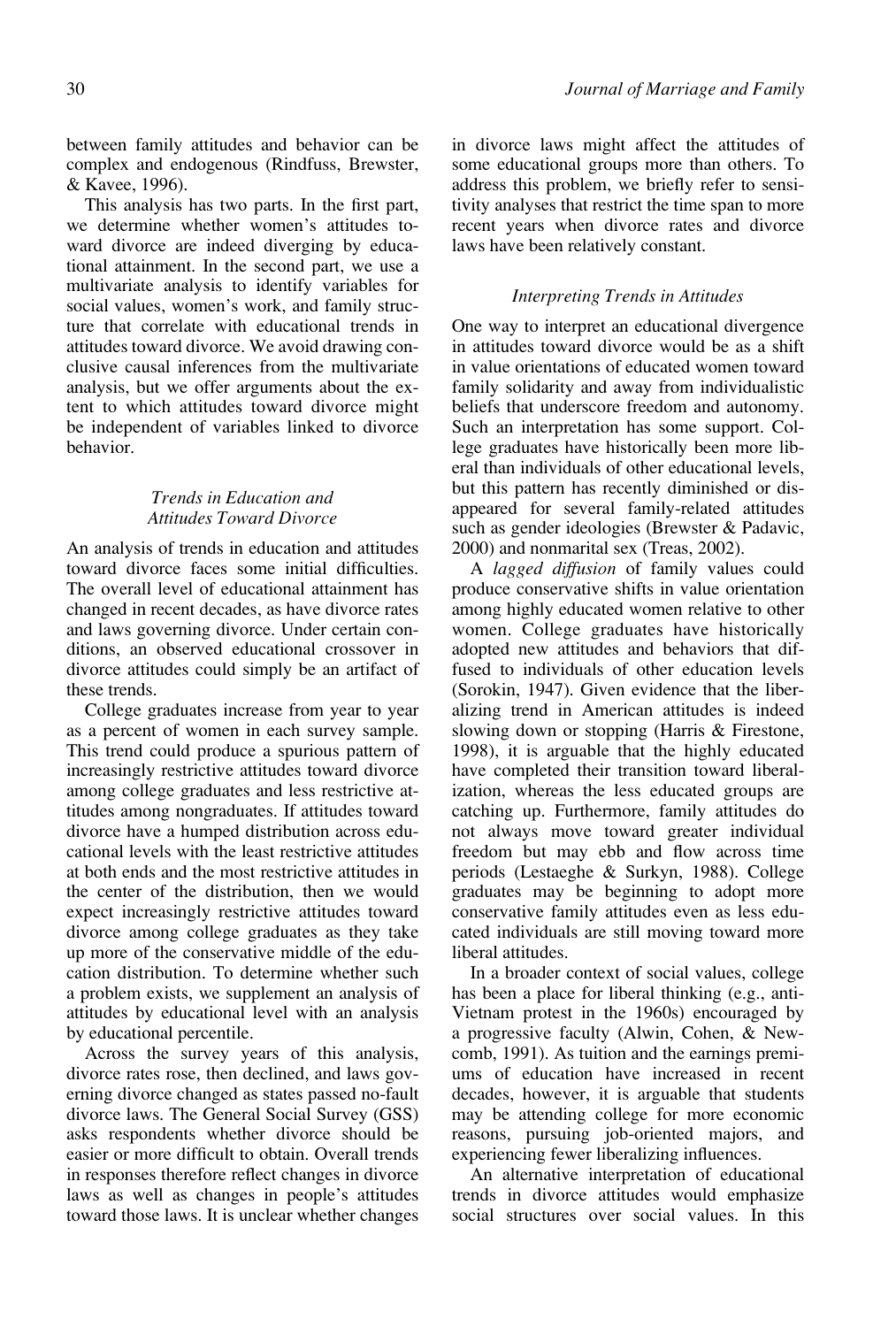interpretation, we begin with a rational choice perspective that a woman's expected utility of divorce affects her decisions about divorce and we conjecture that her expected utility of divorce also affects her attitude toward the accessibility of divorce.

College graduate women typically have high incomes and labor force participation rates (Blau, 1998). Analyses of family change informed by the new home economics of Becker (1981) and others have focused on women's growing economic independence, which might predispose women with high incomes to want to preserve the option to divorce in case the need should arise. By this argument, highly educated women should have the most permissive attitudes toward divorce. Recent studies, however, indicate that women's incomes improve the quality of marriages and the gains to staying married (Rogers & DeBoer, 1999; Sayer & Bianchi, 2000; Schoen, Astone, Rothert, Standish, & Kim, 2002) and presumably lower the salience of divorce for groups of women with the highest earning power.

High incomes for women also increasingly predict a high likelihood of marrying (Sweeney, 2002) perhaps because more men now view earning potential as a desirable characteristic of a marriage partner. Women with high earning potential can be increasingly selective about marriage partners and can presumably also prolong their marriage searches (Oppenheimer, 1994). In contrast, women with lower educational attainment and lower earning potential face high levels of uncertainty about the economic prospects and economic stability of young adult men (Oppenheimer, Kalmijn, & Lim, 1997; Wilson, 1987).

An argument from the expected utility of divorce can be applied to family structure as well as income and earning potential. Women whose current family patterns entail considerable uncertainty about their future probability of divorce should have the most permissive attitudes toward divorce. This may be particularly true for single mothers, who are often strongly motivated to marry to support their children, yet who might have difficulty entering a marriage because men are often reluctant to marry women who already have children (Lichter & Graefe, 2001; Upchurch, Lillard, & Panis, 2001). Most of the increase in single-mother families in recent decades has been among women of lower educational attainment

(Elwood & Jencks, 2004; McLanahan, 2004), so shifts in family structure could also be contributing to an educational divergence in attitudes toward divorce.

Note that a high expected utility of divorce is not incompatible with a strong willingness to marry. A woman might face expected gains from marriage (averaged across all possible futures) that are less than zero but may still choose to marry if some part of the distribution of possible futures for the marriage has gains that exceed zero, and if she has access to divorce in case the marriage does not work out as hoped.

We now have two distinct frameworks one based on the diffusion of values and the other based on the changing expected utility of divorce—both of which predict an educational crossover in divorce attitudes. To evaluate these two possible frameworks, we turn to the rich set of demographic, social, economic, and attitudinal measures that are available in the GSS's three decades of reports of social attitudes.

#### **METHOD**

#### Data

The GSS, conducted annually or biennially by the National Opinion Research Center, is a useful data set for examining trends in social attitudes because of its large sample size and long time series. It is a face-to-face survey of the English-speaking population aged 18 and older in the United States. To best capture trends in the attitudes of successive cohorts, we restrict the sample to young adult respondents of age 25–39 ( $N = 4,999$  women). In sensitivity analyses, we used different age restrictions with no effect on the substantive results.

Our measure of attitudes toward divorce is the single question ''Should divorce in this country be easier or more difficult to obtain than it is now?'' This question was asked in most of the survey years from 1974 to 2002. The three categories of valid answers were easier, stay the same (volunteered by 20% of respondents), and more difficult.

We code three categories for educational attainment at interview: no high school diploma, high school diploma (including some college and General Equivalency Diploma; GED), and 4-year college degree or more. Splitting these groups to create categories for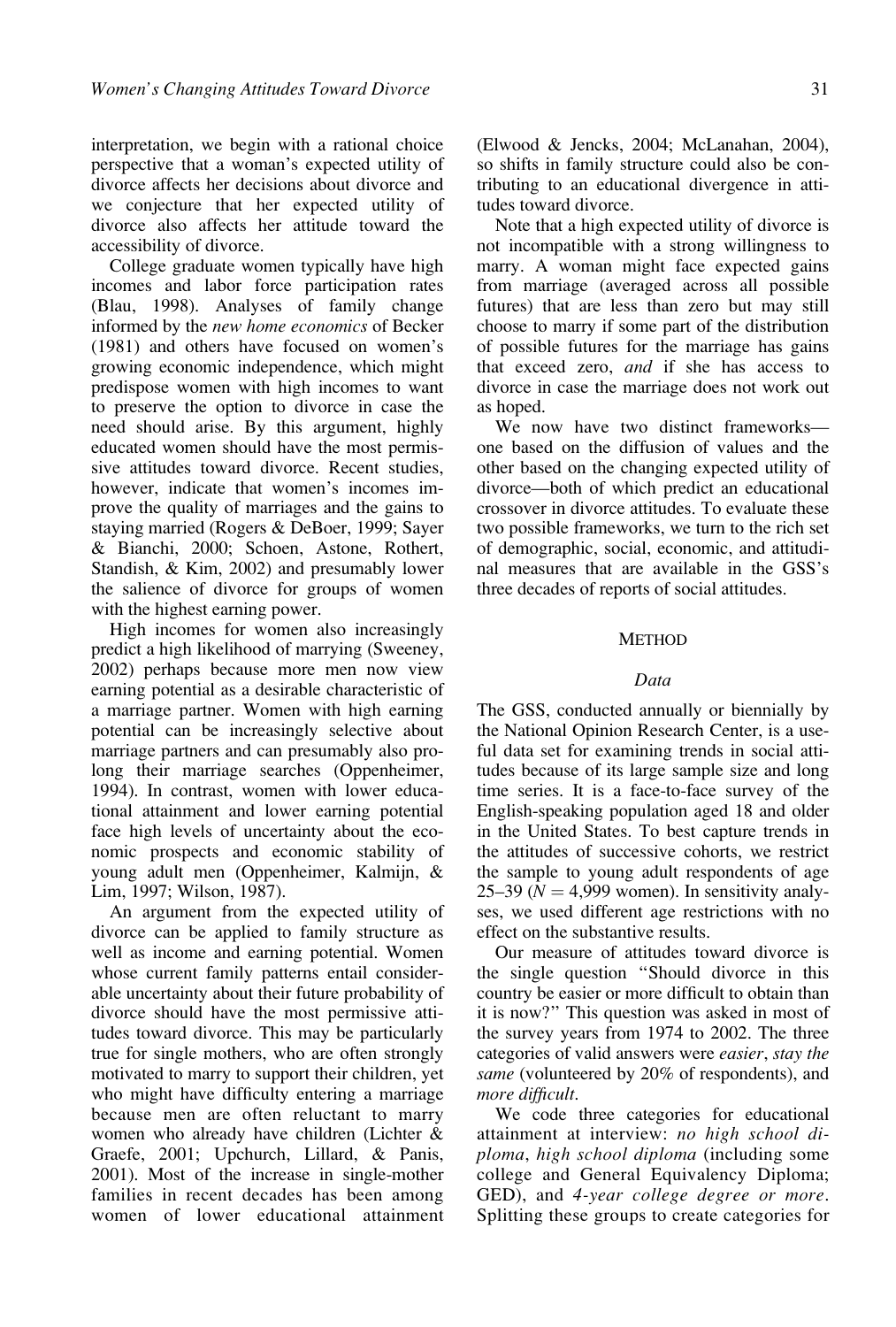some college and for master's or professional degree did not affect our substantive results. Regression models include demographic controls for 5-year age groups, race, and nativity of the respondent.

In addition to demographic controls, the statistical models include variables to control for important social trends that might be related to shifts in attitudes toward divorce. As we previously discussed, these social trends include variables for social values, women's income and labor force participation, and family structure.

As one measure of social values, we construct a traditional gender ideology scale from three statements that measure the respondents' agreement with statements about working mothers. The three statements are the following: ''A preschool child is likely to suffer if his or her mother works," "It is much better for everyone" involved if the man is the achiever outside the home and the woman takes care of the home and family,'' and ''A working mother can establish just as warm and secure a relationship with her children as a mother who does not work.'' Each statement has four possible responses (from strongly disagree to strongly agree), which we combine into an overall scale of  $0-9$ , with 9 being the most traditional attitudes toward working mothers. Brewster and Padavic (2000) provide a more detailed discussion of these and other measures of gender ideology. Scores for the gender ideology variables are not available for some survey years; for these and other variables, we use imputation flags for missing observations.

Other variables provide a broader measure of social attitudes. One such variable is conservative political views, in which the respondent is asked to place herself on a 7-point scale from extremely liberal (0) to extremely conservative (6). Other variables include level of church attendance transformed into number of times per month the respondent attends religious services (for a discussion of this variable, see Call & Heaton, 1997) and a recoded measure provided by the GSS that assigns respondents' religious denominations to a three-level fundamentalism scale: fundamentalist, moderate, or liberal. The GSS also includes variables for attitudes toward extramarital and premarital sex, with four possible responses for each variable ranging from not wrong at all  $(0)$  to always wrong  $(3)$ .

Variables for women's income and labor force involvement include a dichotomous vari-

able for whether the respondent received any income in the past year, respondent's income in 1982–1984 constant dollars (respondents in open-ended income categories were scored at 150% of the base income for that category), and respondent's occupational prestige score. Occupational prestige is scored on whether the respondent was currently working and whether the respondent previously held a job for 1 year or more (for a detailed discussion of occupational prestige scoring in the GSS, see Nakao, Hodge, & Treas, 1990). Occupational prestige is a particularly useful socioeconomic measure for young adult women, whose current incomes may not reflect their long-term earning potential, and who may often be outside of the labor force at the time of interview because of childbearing or other reasons.

Family structure variables include dichotomous categories for individuals who are never married and childless; never married, with children; married and childless; married, with children; and separated/divorced. Separated/ divorced women are not distinguished by parenthood status because few separated and divorced women are childless at interview. Widows are grouped with the small number of cases with missing information. A model using divorce as a predictor of attitudes toward divorce clearly raises concerns about reverse causality, but models without a dichotomous variable for divorce produced substantively equivalent results.

For the regression analysis of attitudes toward divorce, we use an ordered logit model of the level of restrictiveness in a respondent's attitudes toward divorce. We score level  $0 =$ easier,  $1 =$  stay the same, and  $2 =$  harder. The ordered logit coefficients reflect the change in the log odds that a predicted response will be one level higher, given a unit increase in an explanatory variable with all other explanatory variables held constant. All statistical models include flags for missing values on each variable, but we do not show the coefficients for missing value flags. In the statistical analysis, we use unweighted scores. Robust ordinal logit procedures using weighted scores give substantively equivalent results. For the descriptive cross-tabulations and figures, we use scores weighted by poststratification weight and the number of adults in the household.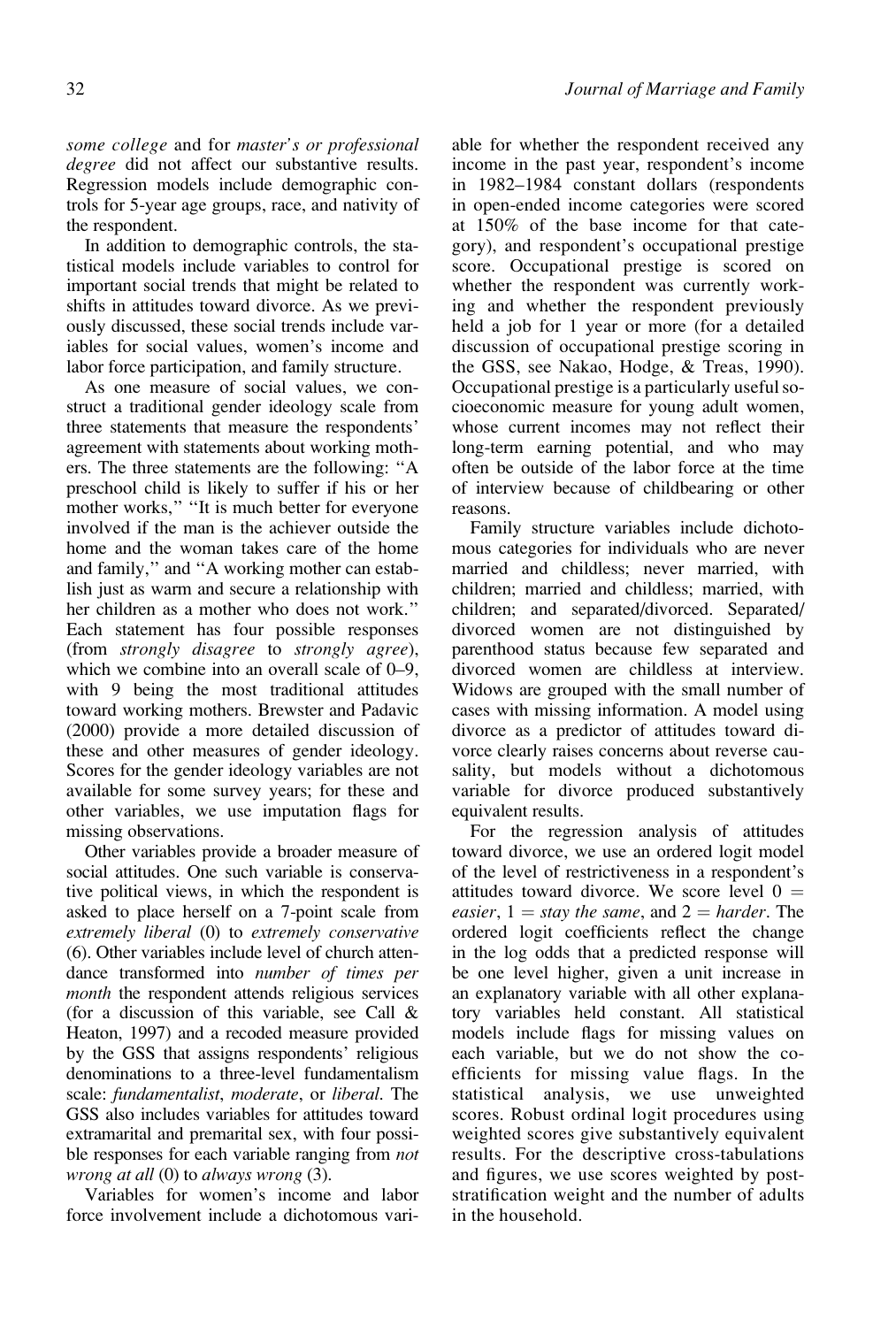#### RESULTS

#### Divergence in Attitudes Toward Divorce

Figure 1A shows clear evidence for educational divergence in attitudes toward divorce. In the 1970s, of all education groups of U.S. women aged 25–39, 4-year college graduates had the least restrictive attitudes toward divorce. By the 2000 and 2002 interviews, 4-year college graduates had the most restrictive attitudes. At the other end of the educational continuum, women with no high school diploma have moved from being essentially neutral to having the least restrictive attitudes toward divorce.

FIGURE 1. (A) RESPONSES TO THE QUESTION: ''SHOULD DIVORCE BE EASIER OR MORE DIFFICULT TO OBTAIN THAN IT IS NOW?'' BY EDUCATION AND DECADE FOR U.S. WOMEN AGED 25–39. (B) RESPONSES TO THE QUES-TION: ''SHOULD DIVORCE BE EASIER OR MORE DIFFI-CULT TO OBTAIN THAN IT IS NOW?'' BY SELECTED DECADES AND YEARS OF EDUCATION EXPRESSED AS A PERCENTILE SCORE FOR U.S. WOMEN AGED 25–39



*Note:* Source: GSS 1974–2002.  $N = 4,999$ . Scoring: 0 = easier,  $1 =$  stay the same,  $2 =$  more difficult. Averages are based on weighted scores.

College graduates increase as a percent of the sample, from 16% in 1974–1978 to 26% in 1998–2002. To determine whether this shift in educational attainment distorted the observed results, we converted respondents' years of completed education into percentile scores. The results, shown in Figure 1B, indicate that shifts in educational attainment do not explain the educational crossover in divorce attitudes.

Along with overall education levels, state divorce laws also changed across the time span of this analysis in ways that could distort the results. We repeated all descriptive and multivariate analyses restricting the span of years to 1985 and later (by which time 49 states had passed no-fault divorce laws) and to surveys after 1991 (when Arkansas became the final state to enact no-fault divorce). The results, available on request, were substantively the same as those for the entire time series but with larger standard errors.

#### Multivariate Analyses

Descriptive statistics in Table 1 show how social values, income and occupational prestige, and family structure have changed across the time span of this study. The variables that measure social values, such as attitudes toward women's work roles, extramarital sex, and religious involvement, generally moved in a traditional or conservative direction for college graduate women. For women with no 4-year college degree, each measure showed less of a movement toward traditional values or some movement toward liberal values. Hence, the educational crossover in divorce attitudes was concurrent with an educational convergence or crossover in a number of variables measuring social values, although the crossover in divorce attitudes appears to have been more pronounced than the other shifts in social values.

The middle and lower rows of Table 1 show descriptive statistics for variables for women's work and family structure. Throughout the time period of the study, women with a 4-year college degree reported higher levels of labor force activity, higher incomes, and higher occupational prestige than women with no 4-year college degree. Labor force involvement, income, and occupational prestige have generally increased for all women throughout the time period. Among measures of family structure, the proportion married with children declined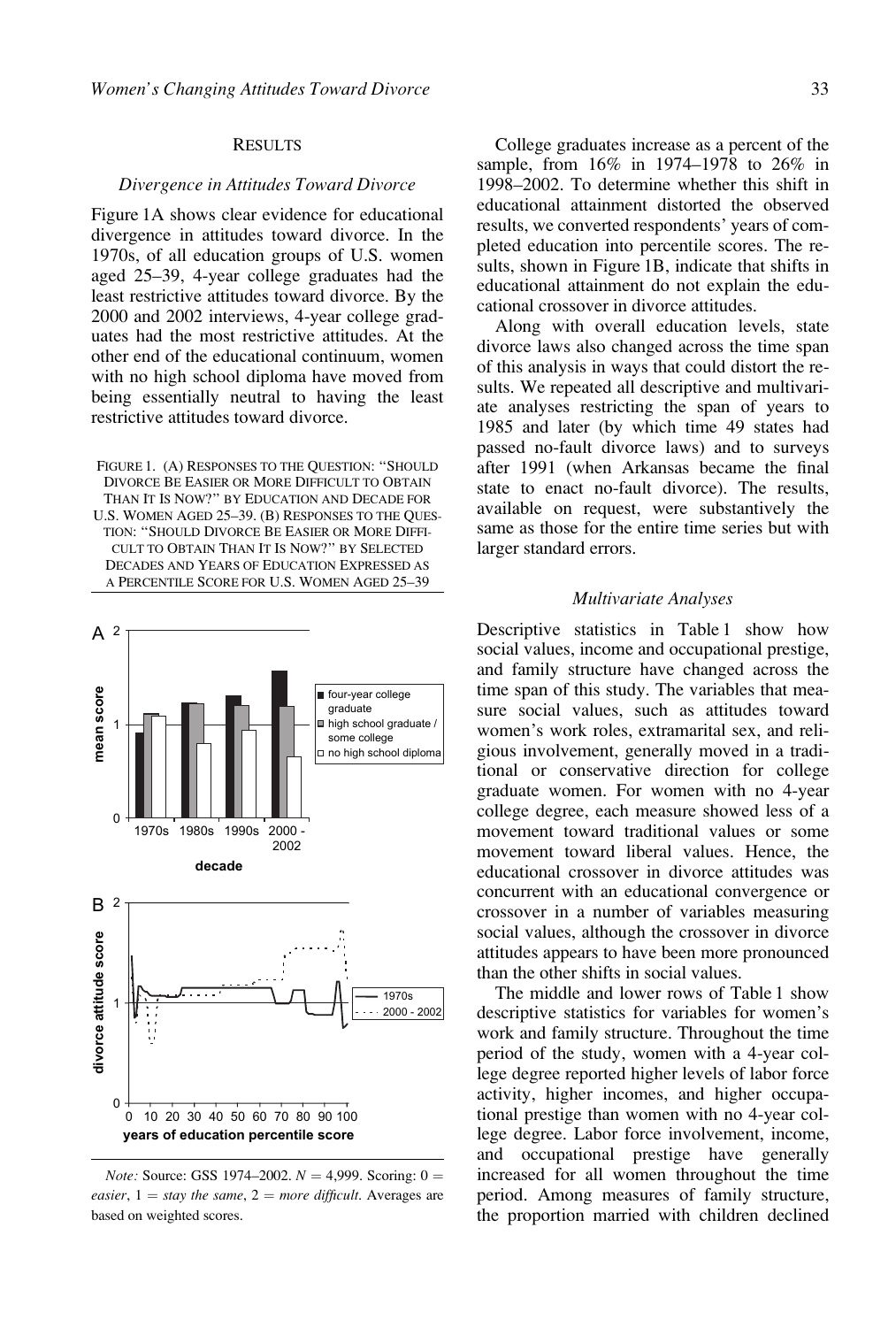TABLE 1. DISTRIBUTION OF INDIVIDUAL CHARACTERISTICS FOR WOMEN AGED 25–39, BY EDUCATION AND YEAR

|                                                                        |                     | Four-Year College Degree | No Four-Year College Degree |           |  |  |
|------------------------------------------------------------------------|---------------------|--------------------------|-----------------------------|-----------|--|--|
|                                                                        | <b>Survey Years</b> |                          | <b>Survey Years</b>         |           |  |  |
|                                                                        | 1974-1978           | 1998-2002                | 1974-1978                   | 1998-2002 |  |  |
| Variables for social values                                            |                     |                          |                             |           |  |  |
| Mean traditional gender ideology (0-9)                                 | 2.9                 | 2.9                      | 4.5                         | 3.6       |  |  |
| Disapproval of premarital sex $(0-3)$                                  | 0.9                 | 1.1                      | 1.2                         | 1.1       |  |  |
| Disapproval of extramarital sex $(0-3)$                                | 2.2                 | 2.8                      | 2.5                         | 2.7       |  |  |
| Level of religious fundamentalism $(0-2)$                              | 0.7                 | 0.8                      | 1.2                         | 1.2       |  |  |
| Times per month attending religious services                           | 2.2                 | 2.2                      | 2.0                         | 1.7       |  |  |
| Conservative political views $(0-6)$                                   | 2.6                 | 3.1                      | 2.9                         | 3.0       |  |  |
| Income and occupational prestige                                       |                     |                          |                             |           |  |  |
| Percent reporting any income                                           | 73                  | 88                       | 54                          | 75        |  |  |
| Median income for those reporting<br>any income (in 1982–1984 constant | 14.1                | 20.4                     | 9.3                         | 11.0      |  |  |
| dollars $\times$ 1000)                                                 | 54                  | 54                       | 36                          | 40        |  |  |
| Mean occupational prestige score                                       |                     |                          |                             |           |  |  |
| Family structure variables (%)                                         |                     |                          |                             |           |  |  |
| Never married and childless                                            | 18                  | 25                       | 5                           | 12        |  |  |
| Never married, with children                                           | $\Omega$            | 3                        | 2                           | 16        |  |  |
| Married and childless                                                  | 23                  | 17                       | 6                           | 7         |  |  |
| Married, with children                                                 | 75                  | 62                       | 80                          | 53        |  |  |
| Divorced or separated                                                  | 6                   | 9                        | 11                          | 18        |  |  |
| Widowed                                                                | 1                   | $\mathbf{0}$             | 1                           | 2         |  |  |

*Note:* GSSs for 1974–1978, 1998, 2000, and 2002. Total  $N = 4.999$ . Averages are based on weighted scores.

for all women but most dramatically for women with no 4-year college degree (from 74% to 47%). Women with no 4-year college degree had the sharpest increases in the most nontraditional family categories: never-married women, with children (from 2% to 16%) and divorced or separated (from 11% to 18%).

Table 2 shows descriptive statistics for the variables in the main statistical analysis.

Table 3 shows results from ordinal logistic regression models of attitudes toward divorce, where positive coefficients reflect a higher proportion of responses that divorce should be more difficult to obtain. The education  $\times$  year coefficients (in the fourth and fifth rows of each model) measure the educational crossover in divorce attitudes that comprises the main finding of this study.

Model A is the simplest multivariate model. It includes main effects of education, trend effects of education, and demographic controls for age, race, and nativity. The 4-year college graduate  $\times$  year coefficient (+0.034) reflects a statistically significant yearly increase in restrictive attitudes toward divorce for 4-year college graduates relative to the omitted educational group (high school graduates or women with some college) after 1974. The no high school diploma  $\times$  year coefficient (-0.034) confirms that women with no high school diploma have increasingly reported less restrictive attitudes toward divorce compared to women with a high school diploma or some college. The main coefficient for 4-year college degree  $(-0.48)$  indicates that, as of the year 1974, 4-year college graduates had less restrictive attitudes toward divorce than high school graduates.

Model B in Table 3 includes variables for social values—political views, gender ideology, and religious involvement—plus a trend (year) interaction for each variable. The education  $\times$ year interaction coefficients remain large and statistically significant in Model B (at 0.027 and  $-0.030$ ), though somewhat smaller than the corresponding coefficients in Model A. The difference between the education  $\times$  year coefficients in Model B and the coefficients in Model A reflects the portion of the educational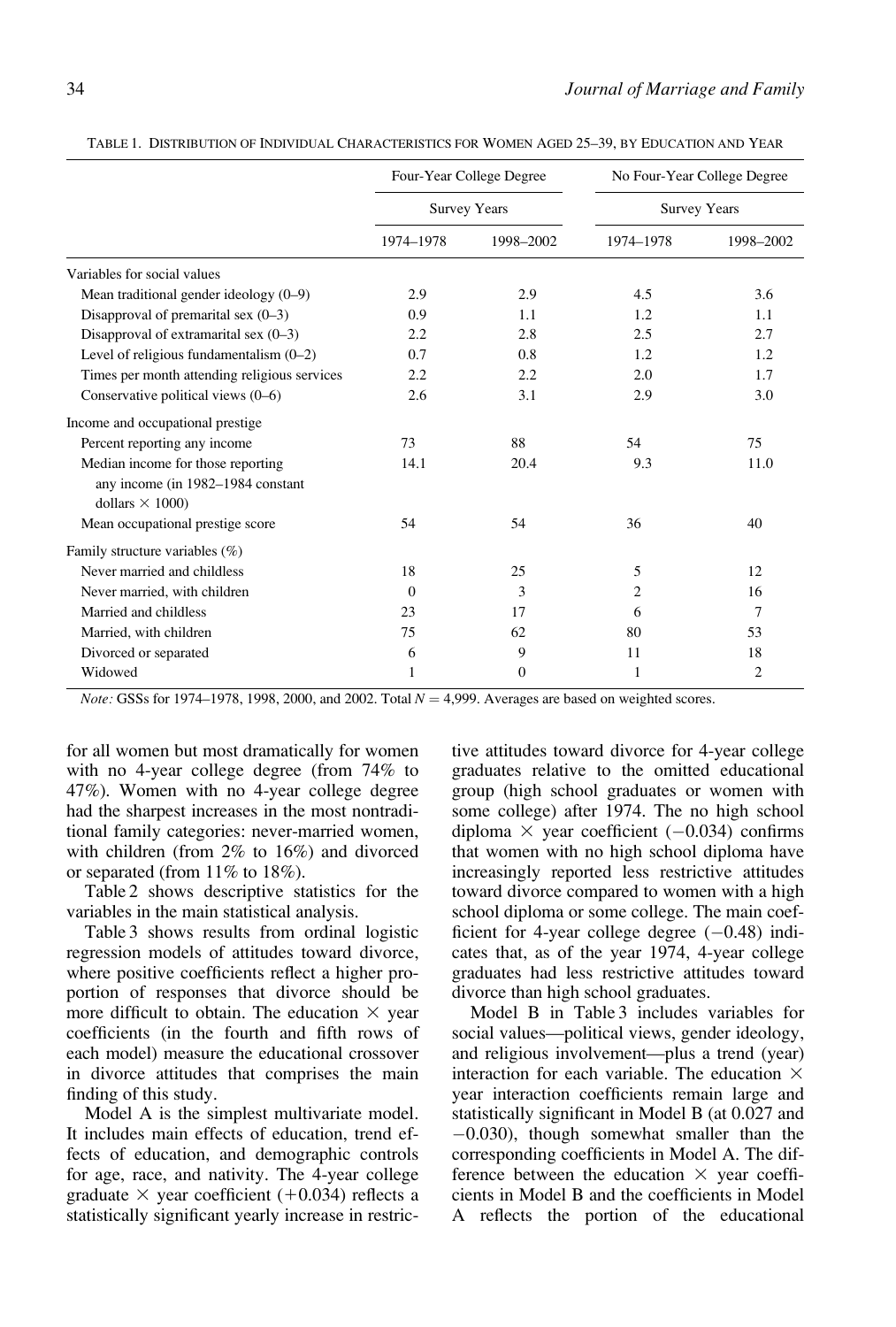|                                                          | $\boldsymbol{M}$ | SD      |
|----------------------------------------------------------|------------------|---------|
| Attitudes toward divorce                                 |                  |         |
| Should be more difficult to obtain                       | 0.46             |         |
| Stay the same                                            | 0.22             |         |
| Should be easier to obtain                               | 0.32             |         |
| Education level at interview                             |                  |         |
| Four-year college degree                                 | 0.22             |         |
| High school diploma (includes some college)              | 0.64             |         |
| No high school diploma                                   | 0.14             |         |
| Year of interview                                        | 1987.2           | 8.5     |
| Demographic controls                                     |                  |         |
| Age (years)                                              |                  |         |
| $25 - 29$                                                | 0.34             |         |
| $30 - 34$                                                | 0.34             |         |
| $35 - 39$                                                | 0.31             |         |
| Race                                                     | 0.81             |         |
| White                                                    |                  |         |
| <b>Black</b>                                             | 0.16             |         |
| Other                                                    | 0.04             |         |
| Foreign born                                             | 0.06             |         |
| Social values variables                                  |                  |         |
| Traditional gender ideology (0-9)                        | 3.2              | 2.0     |
| Disapproval of premarital sex (0-3)                      | 1.0              | 1.1     |
| Disapproval of extramarital sex $(0-3)$                  | 2.6              | 0.5     |
| Fundamentalist religion                                  | 0.33             |         |
| Moderate religion                                        | 0.43             |         |
| Liberal/no religion                                      | 0.21             |         |
| Times per month attending religious services             | 1.9              | 2.1     |
| Work and income variables                                |                  |         |
| No reported income                                       | 0.29             |         |
| Income of those with income (1982-1984 constant dollars) | \$12,300         | (9,500) |
| Occupational prestige score (0-86)                       | 39.0             | 16.9    |
| Family structure variables                               |                  |         |
| Never married, childless                                 | 0.12             |         |
| Never married, with children                             | 0.07             |         |
| Married, childless                                       | 0.09             |         |
| Married, with children                                   | 0.51             |         |
| Separated or divorced                                    | 0.20             |         |

TABLE 2. DESCRIPTIVE STATISTICS FOR THE SAMPLE OF WOMEN AGED 25–39

*Note:* GSSs for 1974–2002.  $N = 4,999$ .

crossover in divorce attitudes that is predicted by shifts in variables for social values.

Statistically significant main coefficients for most social values variables in Model B indicate that traditional value orientations and religious involvement were strong predictors of restrictive attitudes toward divorce in the 1970s. For example, the coefficient for times per month attending religious services is  $+0.19$ , suggest-

ing that (all else equal) for each time per month a woman attended church, her predicted odds of reporting a more restrictive attitude toward divorce increased by exp(0.19) or about 1.21 times. The year interactions for most social values variables, however, have negative signs. For example, the coefficient for Times per Month Attending Religious Services  $\times$  Year is  $-0.004$ , indicating that the relationship between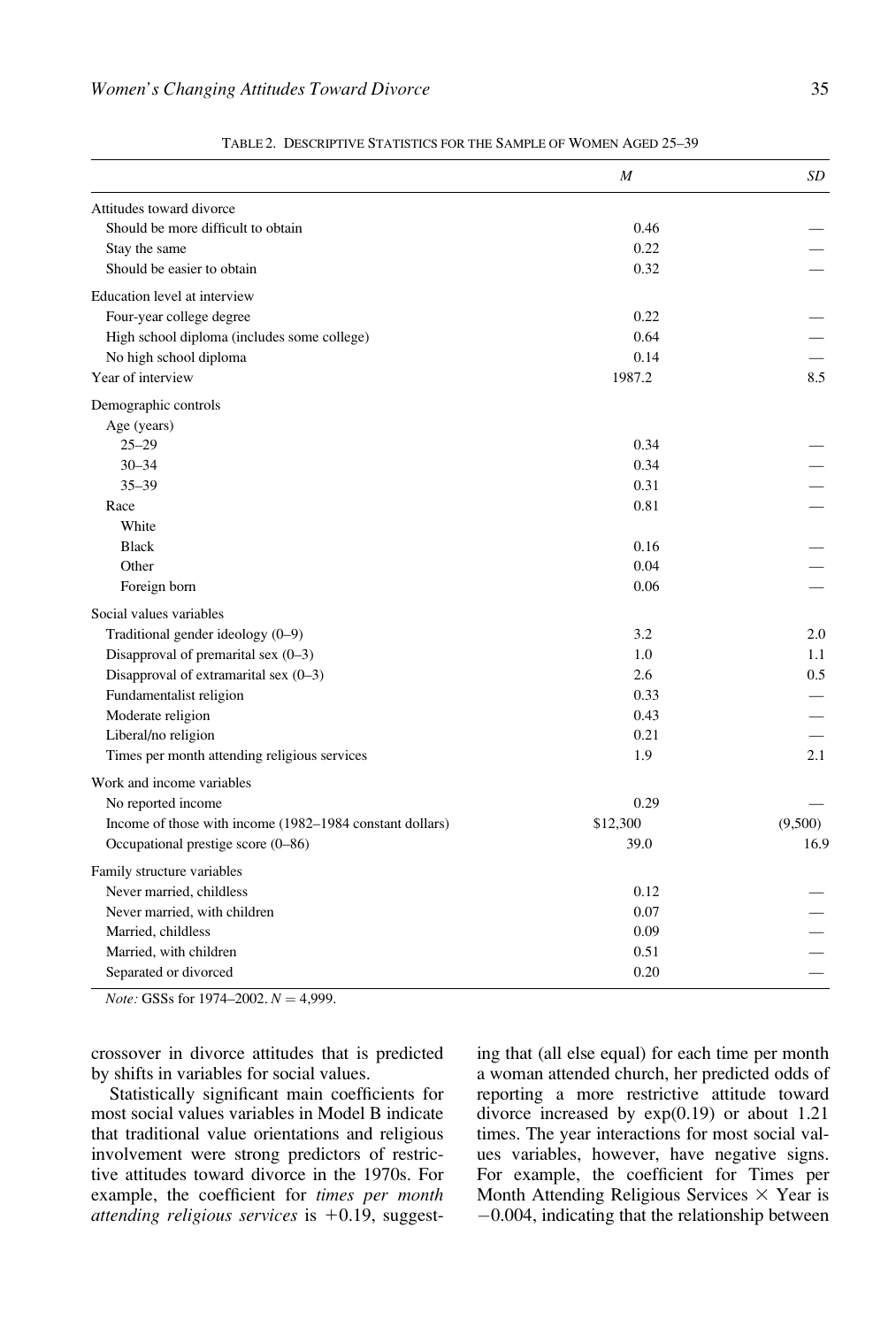TABLE 3. ORDINAL LOGISTIC REGRESSION MODEL FOR ATTITUDES THAT DIVORCE SHOULD BE MORE DIFFICULT TO OBTAIN; U.S. WOMEN AGED 25–39 AT INTERVIEW IN 1974–2002

|                                                               | Model A            |         | Model B            |                   | Model C          |                    | Model D            |         |
|---------------------------------------------------------------|--------------------|---------|--------------------|-------------------|------------------|--------------------|--------------------|---------|
| Year (main effect)                                            | 0.011              | (0.007) | 0.032              | (0.022)           | 0.009            | (0.012)            | 0.028              | (0.025) |
| Four-year college degree                                      | $-0.48**$          | (0.13)  | $-0.28$            | (0.14)            | $-0.27$          | (0.15)             | $-0.12$            | (0.16)  |
| No high school diploma                                        | $-0.10$            | (0.13)  | $-0.14$            | (0.14)            | $-0.19$          | (0.14)             | $-0.20$            | (0.15)  |
| Four-Year College Degree $\times$ Year                        | $0.034**$ (0.008)  |         |                    | $0.027**$ (0.009) |                  | $0.017$ $(0.009)$  | 0.009              | (0.010) |
| No High School Diploma × Year                                 | $-0.034**$ (0.010) |         | $-0.030**$ (0.010) |                   | $-0.024*(0.010)$ |                    | $-0.020$           | (0.011) |
| Social values variables                                       |                    |         |                    |                   |                  |                    |                    |         |
| Traditional gender ideology (0–9)                             |                    |         | $-0.01$            | (0.05)            |                  |                    | $-0.01$            | (0.05)  |
| Disapproval of premarital sex $(0-3)$                         |                    |         | $0.39**$           | (0.06)            |                  |                    | $0.36**$           | (0.06)  |
| Disapproval of extramarital sex $(0-3)$                       |                    |         | $0.39**$           | (0.08)            |                  |                    | $0.37**$           | (0.08)  |
| Level of religious fundamentalism $(0-2)$                     |                    |         | $0.28**$           | (0.08)            |                  |                    | $0.29**$           | (0.08)  |
| Times per month attending religious services                  |                    |         | $0.19**$           | (0.03)            |                  |                    | $0.19**$           | (0.03)  |
| Conservative political views $(0-6)$                          |                    |         | $0.12*$            | (0.05)            |                  |                    | $0.11*$            | (0.05)  |
| Traditional Gender Ideology Score $\times$ Year               |                    |         | 0.004              | (0.003)           |                  |                    | 0.004              | (0.003) |
| Disapproval of Premarital Sex $\times$ Year                   |                    |         | $-0.006$           | (0.004)           |                  |                    | $-0.005$           | (0.004) |
| Disapproval of Extramarital Sex $\times$ Year                 |                    |         | $-0.003$           | (0.006)           |                  |                    | $-0.001$           | (0.007) |
| Fundamentalism $\times$ Year                                  |                    |         | $-0.017**$ (0.005) |                   |                  |                    | $-0.016**$ (0.005) |         |
| Times per Month Attending Religious<br>Services $\times$ Year |                    |         | $-0.004*$          | (0.002)           |                  |                    | $-0.005*$          | (0.002) |
| Conservative Political Views $\times$ Year                    |                    |         | $-0.001$           | (0.003)           |                  |                    | $-0.001$           | (0.003) |
| Work and family structure variables                           |                    |         |                    |                   |                  |                    |                    |         |
| Any paid work in past year $(1 = yes, 0 = no)$                |                    |         |                    |                   | 0.19             | (0.14)             | 0.23               | (0.14)  |
| Occupational prestige score/10 (0.0–8.6)                      |                    |         |                    |                   | $-0.06$          | (0.04)             | $-0.06$            | (0.04)  |
| Yearly income/10,000                                          |                    |         |                    |                   | $-0.13$          | (0.08)             | $-0.05$            | (0.08)  |
| Never married, childless                                      |                    |         |                    |                   | $-0.48*$         | (0.19)             | $-0.30$            | (0.20)  |
| Married, childless                                            |                    |         |                    |                   | $-0.47*$         | (0.19)             | $-0.39*$           | (0.20)  |
| Never married, with children                                  |                    |         |                    |                   | $-0.54$          | (0.30)             | 0.05               | (0.31)  |
| Separated/divorced                                            |                    |         |                    |                   | $-0.81**$ (0.14) |                    | $-0.45**$          | (0.15)  |
| Any Paid Work $\times$ Year                                   |                    |         |                    |                   | $-0.020*(0.009)$ |                    | $-0.018*$          | (0.009) |
| Occupational Prestige Score $\times$ Year                     |                    |         |                    |                   |                  | $0.006*(0.002)$    | $0.006*$           | (0.002) |
| Income $\times$ Year                                          |                    |         |                    |                   |                  | $0.006$ $(0.004)$  | 0.004              | (0.005) |
| Never Married, Childless × Year                               |                    |         |                    |                   |                  | $0.003$ $(0.011)$  | 0.007              | (0.012) |
| Married, Childless × Year                                     |                    |         |                    |                   |                  | $0.007$ $(0.012)$  | 0.011              | (0.013) |
| Never Married, With Children $\times$ Year                    |                    |         |                    |                   |                  | $-0.023$ $(0.016)$ | $-0.043**$ (0.016) |         |
| Separated/Divorced $\times$ Year                              |                    |         |                    |                   |                  | $-0.006$ $(0.009)$ | $-0.016$           | (0.009) |
| Demographic controls                                          |                    |         |                    |                   |                  |                    |                    |         |
| $Age = 30 - 34$                                               | 0.19               | (0.12)  | 0.05               | (0.12)            | 0.13             | (0.12)             | 0.03               | (0.13)  |
| $Age = 35 - 39$                                               | $0.33**$           | (0.12)  | $-0.01$            | (0.13)            | $0.29*$          | (0.13)             | $-0.01$            | (0.14)  |
| <b>Black</b>                                                  | $-1.37**$          | (0.15)  | $-1.53**$          | (0.17)            | $-1.24**$ (0.16) |                    | $-1.54**$          | (0.17)  |
| Other non-White                                               | $-0.41$            | (0.42)  | $-0.73$            | (0.43)            | $-0.49$          | (0.42)             | $-0.79$            | (0.44)  |
| Foreign born                                                  | $-0.11$            | (0.28)  | 0.01               | (0.30)            | $-0.14$          | (0.28)             | $-0.03$            | (0.30)  |
| Age $30-34 \times$ Year                                       | $-0.012$           | (0.008) | $-0.005$           | (0.008)           | $-0.012$ (0.008) |                    | $-0.005$           | (0.008) |
| Age $35-39 \times$ Year                                       | $-0.012$           | (0.008) | 0.001              | (0.008)           | $-0.014$ (0.008) |                    | $-0.000$           | (0.009) |
| Black $\times$ Year                                           | 0.013              | (0.010) | 0.011              | (0.010)           |                  | $0.019$ $(0.010)$  | $0.022*$           | (0.011) |
| Other Non-White $\times$ Year                                 | $-0.004$           | (0.022) | 0.007              | (0.022)           |                  | $0.004$ $(0.022)$  | 0.014              | (0.023) |
| Foreign Born $\times$ Year                                    | 0.012              | (0.016) | 0.001              | (0.016)           |                  | $0.010$ $(0.016)$  | $-0.001$           | (0.016) |
| Cutpoint 1                                                    | $-0.84$<br>0.13    | (0.11)  | 1.29<br>2.35       | (0.32)            | $-1.28$          | (0.20)             | 1.00<br>2.08       | (0.38)  |
| Cutpoint 2                                                    | 5091.2             | (0.11)  |                    | (0.32)            | $-0.28$          | (0.20)             |                    | (0.38)  |
| -Log likelihood                                               |                    |         | 4786.8             |                   | 4987.5           |                    | 4727.6             |         |

Note: GSSs for 1974–2002.  $N = 4,999$ . Scoring for dependent variable: divorce in the United States should be easier to obtain = 0; stay the same = 1; harder to obtain = 2. Omitted categories are year = 1974; education = high school graduate or some college;  $age = 25-29$ ; race = non-Hispanic White; family structure = married, with children. Control for widowed status is also not shown.  $*_{p} < .05.$   $*_{p} < .01.$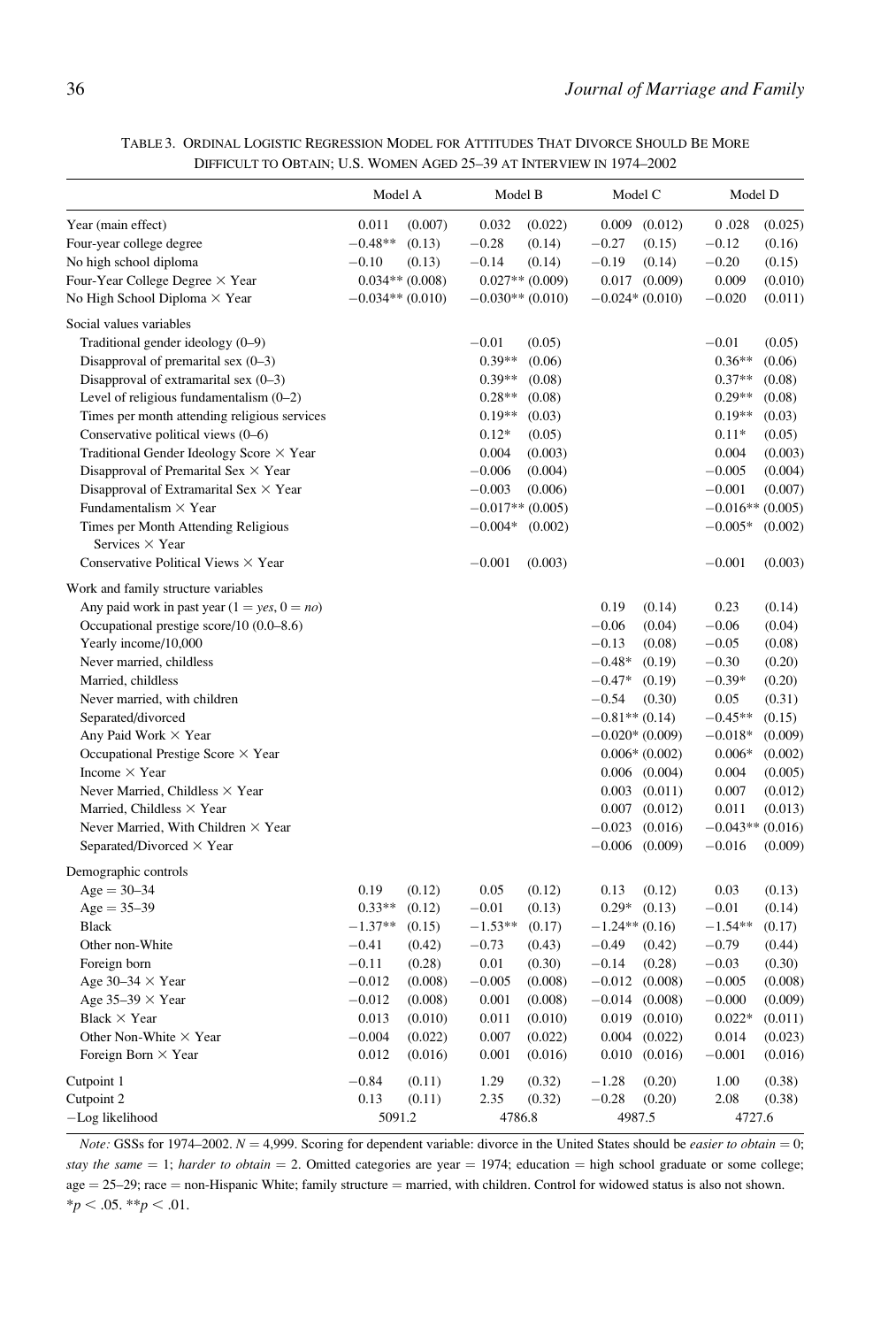attitudes toward divorce and attendance of religious services has weakened over time. Hence, college graduates are reporting more socially traditional values compared to other women, but such a pattern has less effect on divorce attitudes than it might have in the past.

Model C replaces the variables for social values with variables for women's work status and family structure. The Education  $\times$  Year interaction coefficients retain the same signs as in Models A and B (at  $0.017$  and  $-0.024$ ) but are considerably reduced and have lost some statistical significance. Hence, a relatively large portion of the educational crossover in divorce attitudes is predicted by shifts in variables for women's work and family structure. This finding is somewhat surprising, given that the work variables in Model C have lower levels of statistical significance than the social values variables in Model B, and given that the statistically significant family structure variables in Model C are dichotomous variables that apply only to a small proportion of the sample.

Finally, Model D includes all explanatory variables. The Education  $\times$  Year interaction coefficients are no longer statistically significant in Model D (at  $0.009$  and  $-0.020$ ), though the signs of the coefficients suggest that some part of the educational crossover in divorce attitudes is not explained by the variables in this model. One possible explanation for this residual educational trend is a shift in divorce attitudes predicated on information about divorce rather than social values in general. Highly educated women might learn about the negative consequences of divorce before other women and might adjust their attitudes first in response to this information. Unfortunately, this hypothesis is impossible to test directly because we have no information on women's knowledge of the consequences of divorce. Our general finding of the strongest educational differences in the 2000– 2002 sample, however, indicates that such a diffusion of information is quite slow in spreading across educational levels, if it is occurring.

In sensitivity analyses, we examined the variables in the multivariate models one by one and found the occupational prestige and never married, with children variables to be particularly important contributors to the overall educational trends in attitudes toward divorce. For both of these variables, we found increasingly disparate distributions of the variable between college graduates and other women, along with increasing correspondence over time between scores on the variables and attitudes toward divorce. In other words, highly educated women have high occupational prestige and low proportions of never-married motherhood, factors that increasingly predict restrictive attitudes toward divorce, whereas less educated women have declining occupational prestige and rising levels of nevermarried motherhood, factors that increasingly predict permissive attitudes toward divorce. Note also the negative coefficients for Any Paid Work  $\times$  Year in Models C and D ( $-0.020$  and  $-0.018$ , respectively) imply that women who do no paid work also have increasingly restrictive attitudes toward divorce, leaving working women with low incomes and low occupational prestige as the group with the most permissive attitudes toward divorce.

We can compare the Education  $\times$  Year coefficients in Model A to the corresponding coefficients in Models B, C, and D to see how much each set of variables explains the educational crossover in divorce attitudes. The result of this exercise is shown in Table 4. These results suggest that work, occupational prestige, and family structure are more important factors driving educational shifts in divorce attitudes than family attitudes, religion, and political views. All these factors, however, have contributed to some extent to changes in attitudes toward divorce.

#### **CONCLUSION**

As demonstrated in the analyses, an educational crossover in divorce attitudes among young women has clearly occurred between 1974 and 2002. An important social implication of this finding is that in contrast to the 1970s, divorce attitudes now correlate with divorce behavior at the macrolevel. Highly educated women, who traditionally had the lowest divorce rates, now also have the most restrictive attitudes toward divorce, suggesting that the link between attitudes and behavior may be strengthening.

Although our findings suggest that divorce attitudes and divorce behavior are becoming more strongly linked at the aggregate level, the causal order of that link is not clear. On the one hand, broad shifts in social values account for little of the specific shifts in divorce attitudes across educational groups. On the other hand, high incomes and occupational prestige (more common among college graduates) are becoming strong predictors of restrictive attitudes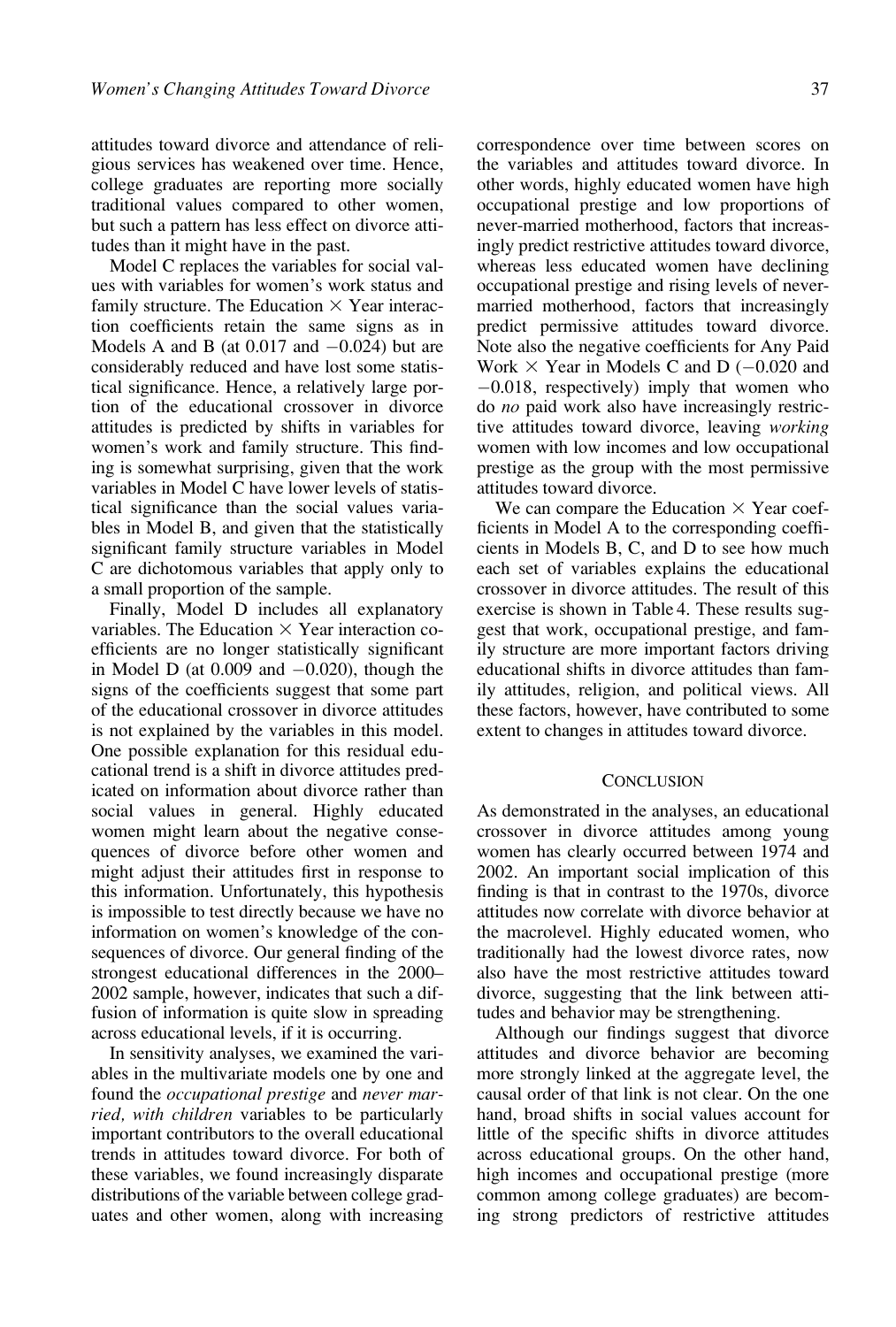|                                                    | Four-Year College Degree<br>Versus High School Diploma<br>or Some College | No High School Diploma Versus<br>High School Diploma<br>or Some College |  |  |
|----------------------------------------------------|---------------------------------------------------------------------------|-------------------------------------------------------------------------|--|--|
| Education $\times$ Year coefficient (from Model A) | 0.034                                                                     | $-0.034$                                                                |  |  |
| Odds ratio across education                        | 2.26                                                                      | 0.45                                                                    |  |  |

TABLE 4. DECOMPOSITION OF EDUCATION  $\times$  YEAR INTERACTION COEFFICIENTS FROM MODELS IN TABLE 3

Note: GSSs for 1974–2002.  $N = 4,999$ .

and time span: more restrictive versus less restrictive attitudes toward divorce, 2000/1976

Percent odds ratio predicted by social values variables in Model B

Total percent odds ratio predicted by all variables (Model D)

Work and family structure variables in Model C (%)

toward divorce, whereas (usually less educated) women who are single mothers, divorced, or separated consistently have the most permissive attitudes toward divorce.

Our interpretation of the multivariate models is that divorce attitudes are complexly related to the expected utility of divorce. Highly educated women's decreasing uncertainty about stable marriages lowers the personal salience of divorce for them. Furthermore, increases in economic and social inequality have made uncertainty about marriage more salient for the middle and lower educational groups. The reader should be cautioned, however, that this interpretation is largely conjectural. We have estimated no formal statistics to prove that the observed differences between the model with social values variables and the model with work and family structure variables are statistically significant. In addition, the variables in the multivariate analysis could be conceptualized in ways other than those we described.

Consistent with Blankenhorn's (2002) conjecture, we find that highly educated women are adopting restrictive attitudes toward divorce in American society. We also agree that changing attitudes toward divorce might also be reducing divorce rates for those groups of women who are adopting more restrictive attitudes toward divorce. Furthermore, this top educational stratum can have a disproportionate ability to promote family change by shaping laws or influencing the social acceptability of divorce, compared to those in the middle educational levels who are more ambivalent about the availability of divorce, or disadvantaged groups at the lowest education levels who clearly want divorce to remain accessible.

 $22$  11

51 30

73 41

The recent passage of covenant marriage laws in some states (Sanchez, Nock, Wright, & Gager, 2002), along with other proposals for increasing marital commitment (cf., Scott, 2000), are all consistent with the idea that individuals (or at least those who are able to affect public policy) are indeed starting to ''change their minds'' about divorce. We do not expect policies promoting commitment to marriage, however, to necessarily change attitudes toward divorce. It is difficult to imagine poor, employed single mothers changing their attitudes about divorce in the absence of significant improvements in their marriage opportunities. Instead, our findings suggest a more pessimistic outlook: Increasing women's labor force involvement, along with diverging family outcomes, are contributing to a growing social and attitudinal divide between the ''haves'' who experience a diminishing probability of entering and the ''have-nots'' who face a relatively high and increasing probability of entering an uncertain marriage.

In summary, we do not mean to imply that attitudes favoring permanent marriage among college graduates are socially undesirable. This is clearly a welcome trend to the extent that it strengthens marriages for families with highly educated parents. If a low probability of divorce reduces the personal salience of divorce for college graduates, however, they might increasingly view divorce and its attendant hardships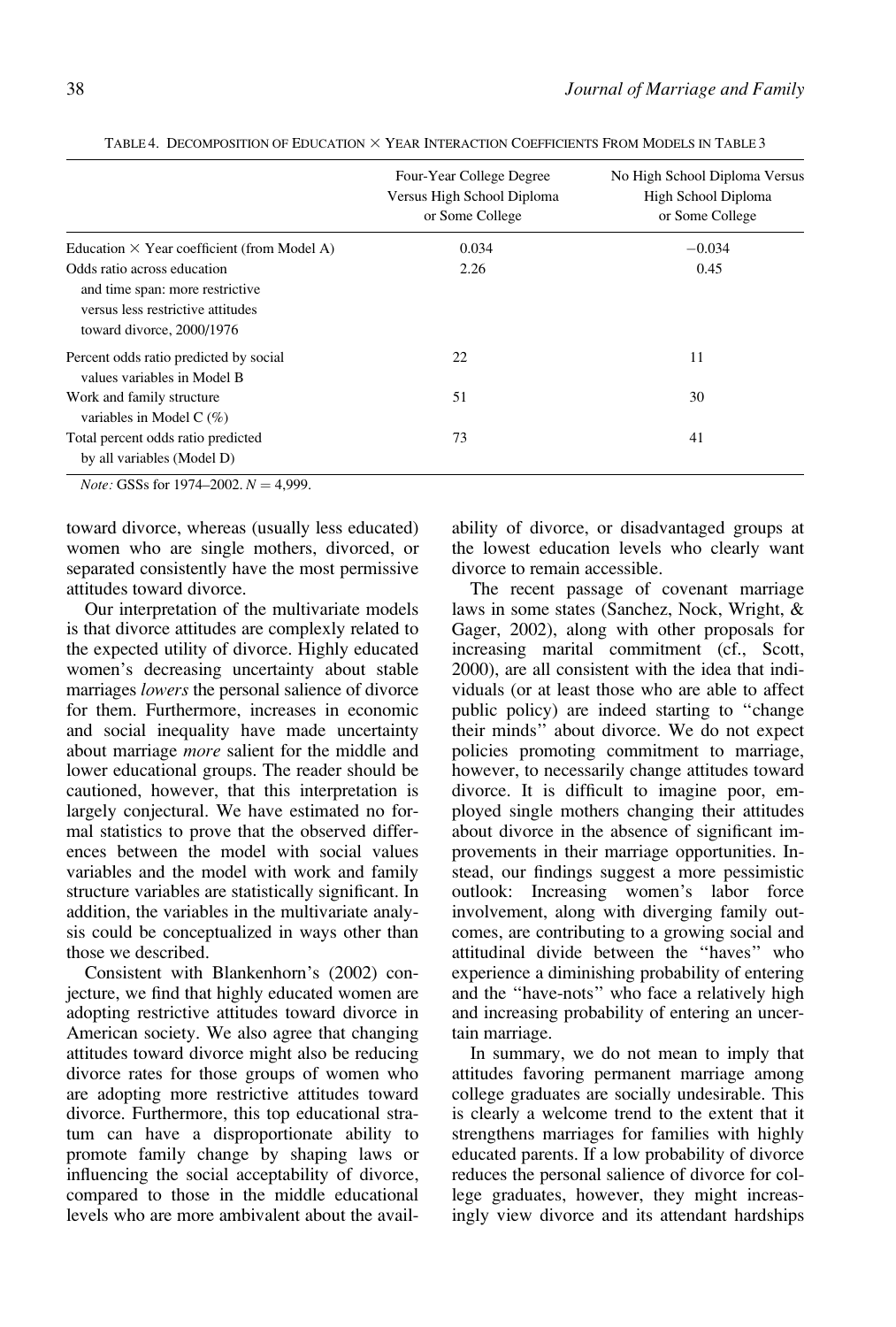as a social problem caused by other people's behavior. If this occurs, trends in divorce attitudes could exacerbate family inequalities and sharpen class delineations in the ''culture wars'' over the future of families.

#### NOTE

An earlier version of this paper was presented at the 2003 annual meetings of the American Sociological Association. We gratefully acknowledge research funding from a Russell Sage Foundation Grant on the Consequences of Social Inequality for Families, Schools, and Communities. We also thank Melissa Milkie and Suzanne Bianchi for their helpful comments.

#### **REFERENCES**

- Alwin, D. F., Cohen, R. L., & Newcomb, T. M. (1991). Political attitudes over the life span. Madison: University of Wisconsin Press.
- Amato, P. R., & Rogers, S. J. (1999). Do attitudes toward divorce affect marital quality? Journal of Family Issues, 20, 69–86.
- Axinn, W. G., & Thornton, A. (2000). The transformation in the meaning of marriage. In L. J. Waite (Ed.), The ties that bind: Perspectives on marriage and cohabitation (pp. 147–165). New York: Aldine de Gruyter.
- Becker, G. S. (1981). A treatise on the family. Cambridge, MA: Harvard University Press.
- Blankenhorn, D. (2002). The reappearing nuclear family. First Things, 119, 20–22.
- Blau, F. D. (1998). Trends in the well-being of American women, 1970–1995. Journal of Economic Literature, 36, 112–165.
- Brewster, K. L., & Padavic, I. (2000). Change in gender ideology, 1977–1996: The contributions of intracohort change and population turnover. Journal of Marriage and the Family, 62, 477–487.
- Call, V. R. A., & Heaton, T. B. (1997). Religious influence on marital stability. Journal for the Scientific Study of Religion, 36, 382–392.
- Elwood, D. T., & Jencks, C. (2004). ''The uneven spread of single-parent families: What do we know? Where do we look for answers?'' In K. M. Neckerman (Ed.), Social inequality (pp. 3–78). New York: Russell Sage Foundation.
- Harris, R. J., & Firestone, J. M. (1998). Changes in predictors of gender role ideologies among women: A multivariate analysis. Sex Roles, 38, 239–252.
- Lestaeghe, R., & Surkyn, J. (1988). Cultural dynamics and economic theories of fertility change. Population and Development Review, 14, 1–45.
- Lichter, D. T., & Graefe, D. R. (2001). Finding a mate? The marital and cohabitation histories of

unwed mothers. In L. L. Wu & B. Wolfe (Eds.), Out of wedlock: Causes and consequences of nonmarital fertility (pp. 317–343). New York: Russell Sage Foundation.

- McLanahan, S. (2004). Diverging destinies: How children are faring under the second demographic transition. Demography, 41, 607–628.
- Nakao, K., Hodge, R. W., & Treas, J. (1990). On revising prestige scores for all occupations (GSS Methodological Report No. 69). Chicago: NORC.
- Oppenheimer, V. K. (1994). Women's rising employment and the future of the family in industrial societies. Population and Development Review, 20, 293–342.
- Oppenheimer, V. K., Kalmijn, M., & Lim, N. (1997). Men's career development and marriage timing in a period of rising inequality. Demography, 34, 311–330.
- Raley, K., & Bumpass, L. (2003). The topography of the divorce plateau: Levels and trends in union stability in the United States after 1980. Demographic Research, 8, 245–259.
- Rindfuss, R. R., Brewster, K. L., & Kavee, A. L. (1996). Women, work, and children: Behavioral and attitudinal change in the United States. Population and Development Review, 22, 457–482.
- Rogers, S. J., & DeBoer, D. D. (1999). Changes in wives' income: Effects on marital happiness, psychological well-being, and the risk of divorce. Journal of Marriage and the Family, 63, 458–472.
- Sanchez, L., Nock, S. L., Wright, J. D., & Gager, C. T. (2002). Setting the clock forward or back? Covenant marriage and the divorce revolution. Journal of Family Issues, 23, 91–120.
- Sayer, L., & Bianchi, S. M. (2000). Women's economic independence and the probability of divorce—A review and reexamination. Journal of Family Issues, 21, 906–943.
- Schoen, R., Astone, N. M., Rothert, K., Standish, N. J., & Kim, Y. J. (2002). Women's employment, marital happiness, and divorce. Social Forces, 81, 643–662.
- Scott, E. S. (2000). Marriage as a precommitment. In M. K. Whyte (Ed.), Marriage in America: A communitarian perspective (pp. 161–178). Lanham, MD: Rowman and Littlefield.
- Sorokin, P. (1947). Society, culture, and personality. New York: Harper.
- Sweeney, M. M. (2002). Two decades of family change: The shifting economic foundations of marriage. American Sociological Review, 67, 132–147.
- Thornton, A., & Young-DeMarco, L. (2001). Four decades of trends in attitudes toward family issues